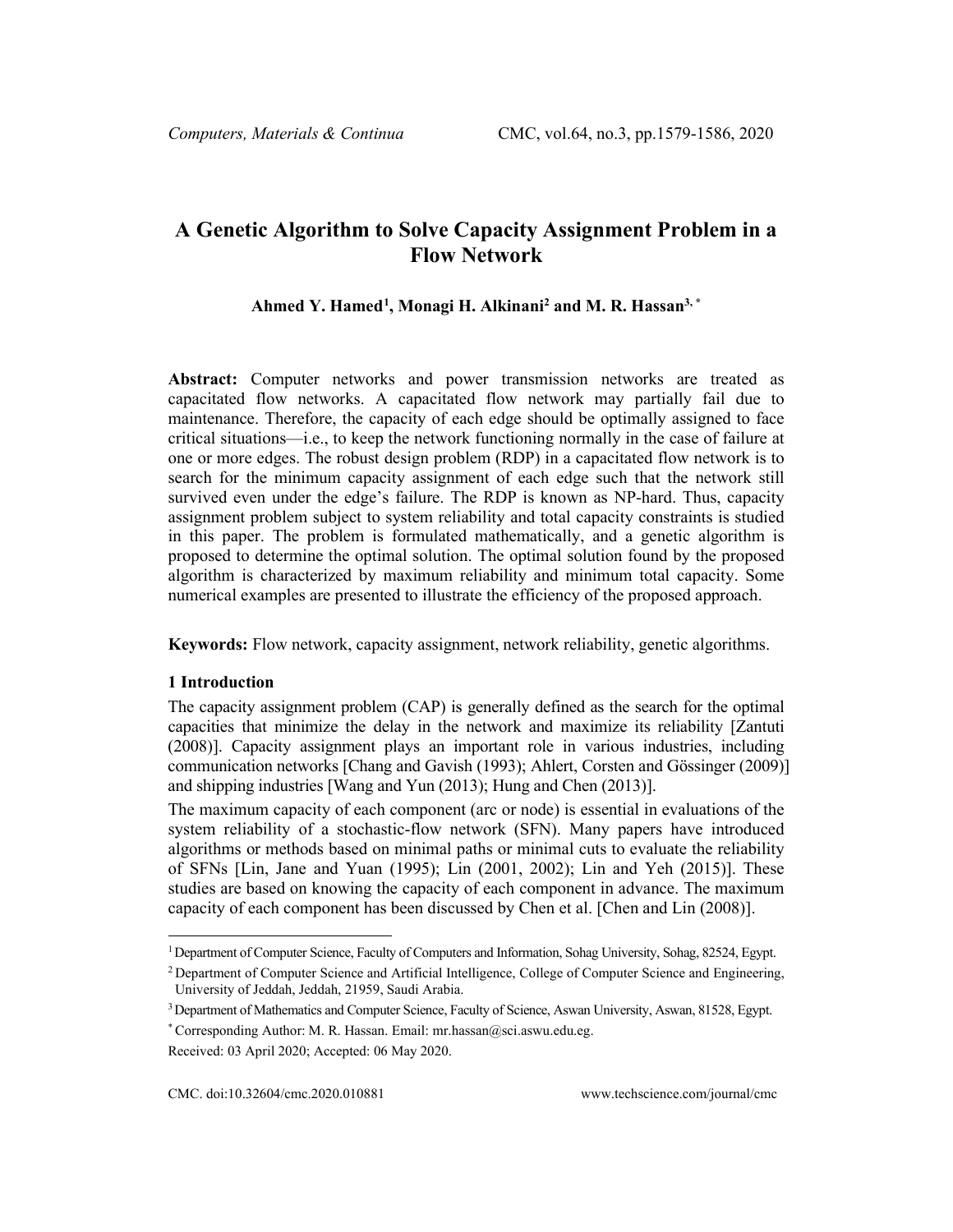The analysis of a network structure has an effect on the capacity assignment strategy, as this analysis helps determine the critical nodes (the reliability value of an SFN equals zero when the critical node has zero capacity). Consequently, the best solution to the CAP must be found in order to decrease the number of critical nodes.

Chen et al. [Chen and Lin (2008)] studied the CAP for SFNs with node failure-where the node has several states or capacities and may fail. They also studied the reliability of an SFN in the case of an existing critical node. Later, Chen et al. [Chen and Lin (2010)] defined the CAP as a robust design problem for an SFN and proposed an algorithm to solve the problem. Chen [Chen (2012)] discussed the robust design problem for an SFN in the case of each edge having several capacities and the potential to fail, proposing an algorithm to determine the minimum capacity assignment of each edge so that the network can still function. Chen [Chen (2012)] also stated that the problem is an NP-hard problem and proposed an exact algorithm to solve it.

The capacity assignment in a stochastic-flow network is known to be NP-hard [Ball (1986); Chen and Lin (2010)], a relatively fast optimization algorithm would be beneficial. A genetic algorithm (GA) is a heuristic search method used in optimization problems. To solve reliability optimization problems, many based GA approaches were proposed such as [Younes and Hassan (2011)]. Also, GA is used to solve multiple objective optimization problems, [Taboada, Espiritu and Coit (2008); Coello and Christiansen (2000); Deb, Pratap, Agarwal et al. (2000); Azaron, Perkgoz, Katagiri et al. (2009); Hassan and Abdou (2018)]. Therefore, this paper presents a GA to solve the capacity assignment problem. The objective is to minimize the total capacities while meeting the network reliability requirement.

The rest of this paper is organized as follows. Section 2 sets forth the preliminaries. Section 3 presents the problem formulation. Then, Section 4 explains the proposed genetic algorithm (GA). Section 5 provides the steps of the entire algorithm. Section 6 includes several examples demonstrating the usability of the proposed approach. Finally, Section 7 draws conclusions and outlines possibilities for future work.

# **2 Preliminaries**

#### *2.1 Network reliability*

Given the demand d and the set of minimal paths  $(mp)$ , the system reliability R<sub>d</sub> is defined as Lin [Lin (2001)]:

$$
R_d = Pr\{X|V(X) \ge d\} \tag{1}
$$

where *X* is a lower boundary point for *d* and  $V(X)$  is the maximum flow under *X*,  $X=(x_1, x_2, ..., x_n)$ *x2, …, xm)*.

*X* can be deduced from  $F=(f_1, f_2, ..., f_m)$  through the following equation:  $x_i = \sum_{j=1}^{m} \{f_j | a_i \in mp_j\}$  for each i = 1, 2, ..., n (2)

# *2.2 Critical edge*

The arc  $a_i$  is said to be critical if and only if the network reliability  $R_{d,i}$  is zero, where  $R_{d,i}$  is the reliability of the given SFN when zero capacity is assigned to  $a_i$  (failed).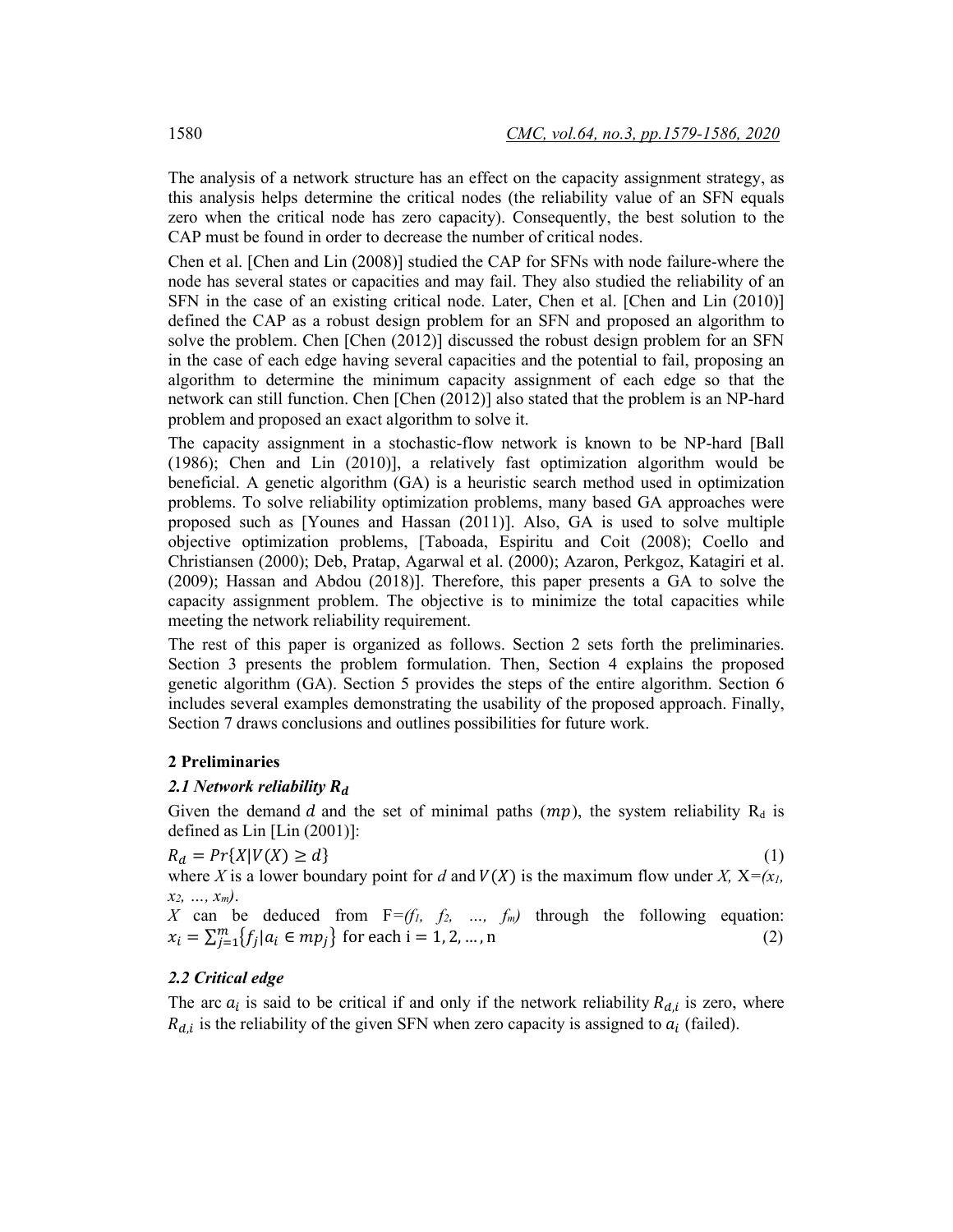### *2.3 Assumptions*

The following assumptions should be satisfied for the given SFN:

- (i) Each node is perfect and has an infinite capacity.
- (ii) The capacity of each arc has an integer-valued random variable.
- (iii) The arcs are perfect and unlimited in capacity.
- (iv) Flow of the given SFN satisfies the flow-conservation law [Ford and Fulkerson (1962)].
- (v) The arcs are statistically independent.

#### **3 Problem formulation**

Let  $M = (M^1, M^2, \dots, M^n)$  as assigned capacities to the set of edges  $(a_1, a_2, \dots, a_n)$ . The mathematical formulation of the problem is:

$$
\text{Minimize } \mathbb{C} = \sum_{i}^{n} M^{i}
$$
\n
$$
\text{Subject to: } R_{d} \ge R_{0}
$$
\n
$$
\tag{3}
$$
\n
$$
\tag{4}
$$

where  $R_d$  is reliability corresponding to the assigned capacities under demand *d* and  $R_0$  is the network reliability requirement.  $M<sup>t</sup>$  ranges from 1 to  $d$ , except for critical edges [Lin  $(2008)$ ],  $M^i = d$ .

# **4 The genetic algorithm (GA)**

The following subsections describe the different components of the presented GA.

#### *4.1 Representation, crossover and mutation*

The chromosome *M* is represented by a string of length *n*, where *n* is the number of edges*,*  as follows:

$$
(M^1, M^2, \ldots, M^n)
$$

#### **Figure 1:** Chromosomal representation

The one-cut point crossover is used to generate two new offspring, and a simple mutation process is used to mutate the offspring. Figs. 2 and 3 show the crossover process and the mutation process, respectively.



**Figure 2:** Crossover process



**Figure 3:** Mutation process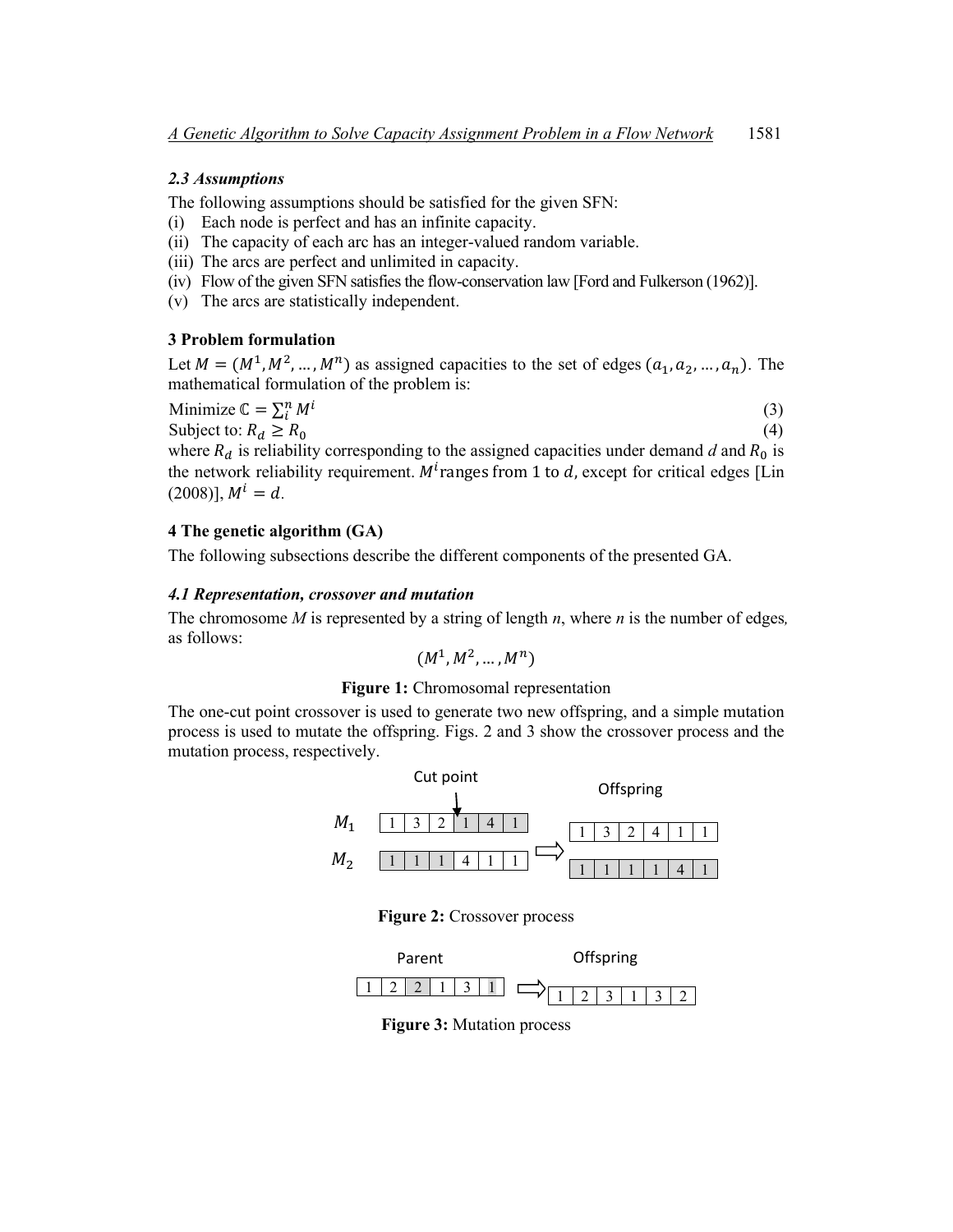### *4.2 Fitness function*

The following penalty function is used as a fitness function [Coit and Smith (1996); Altiparmak, Dengiz and Smith (1997); Gen and Cheng (2000)]:

$$
\mathbb{C}(M) = \mathbb{C}(M) + \delta [M_{max}(R_d(M) - R_{min})]^2
$$
\n(3)

where *Mmax* is the maximum capacity of *M*, and

$$
\delta = \begin{cases} 0, & if R_d(M) \ge R_{min} \\ 1, & otherwise \end{cases}
$$
 (4)

The fitness function is

$$
Fit(M) = \mathbb{C}_{max}(M) - \mathbb{C}_{obj}(M)
$$
 (5)

where  $\mathbb{C}_{max}(M)$  is the maximum value of Eq. (9) for the current population.

#### *4.3 Selection process*

The algorithm uses the roulette wheel selection mechanism to select new parents [Hassan (2020)], and the selection of a chromosome is based on its fitness value.

#### **5 Entire algorithm**

The following steps describe the GA used to solve the capacity assignment problem:

*Start*

```
Input the information of the network: number of edges, their reliabilities, the 
demand d, and paths.
Set the GA parameters.
Generate initial population.
Evaluate the initial population and calculate Fit() for each chromosome.
  while g \leq g_{max}, do
  while p \leq p_{size}, do
            Select two parents by using roulette wheel selection.
            Generate new child by applying crossover and mutation according to 
           λ and μ, respectively.
           p = p+1; End do.
      Evaluate the current population.
        q := q + l;
     End do.
```
# *End*

## **6 Studied cases**

We used MATLAB 2013a to implement the presented algorithm. It is applied to three network examples. The GA parameters were  $g_{max}$ =100,  $p_{size}$ =20,  $\lambda$ =0.90, and  $\mu$ =0.10. The network in Fig. 4 includes four nodes and six edges [Chen (2012)]. The available reliabilities of the edges are 0.91, 0.93, 0.94, 0.93, 0.87, and 0.91. The best solutions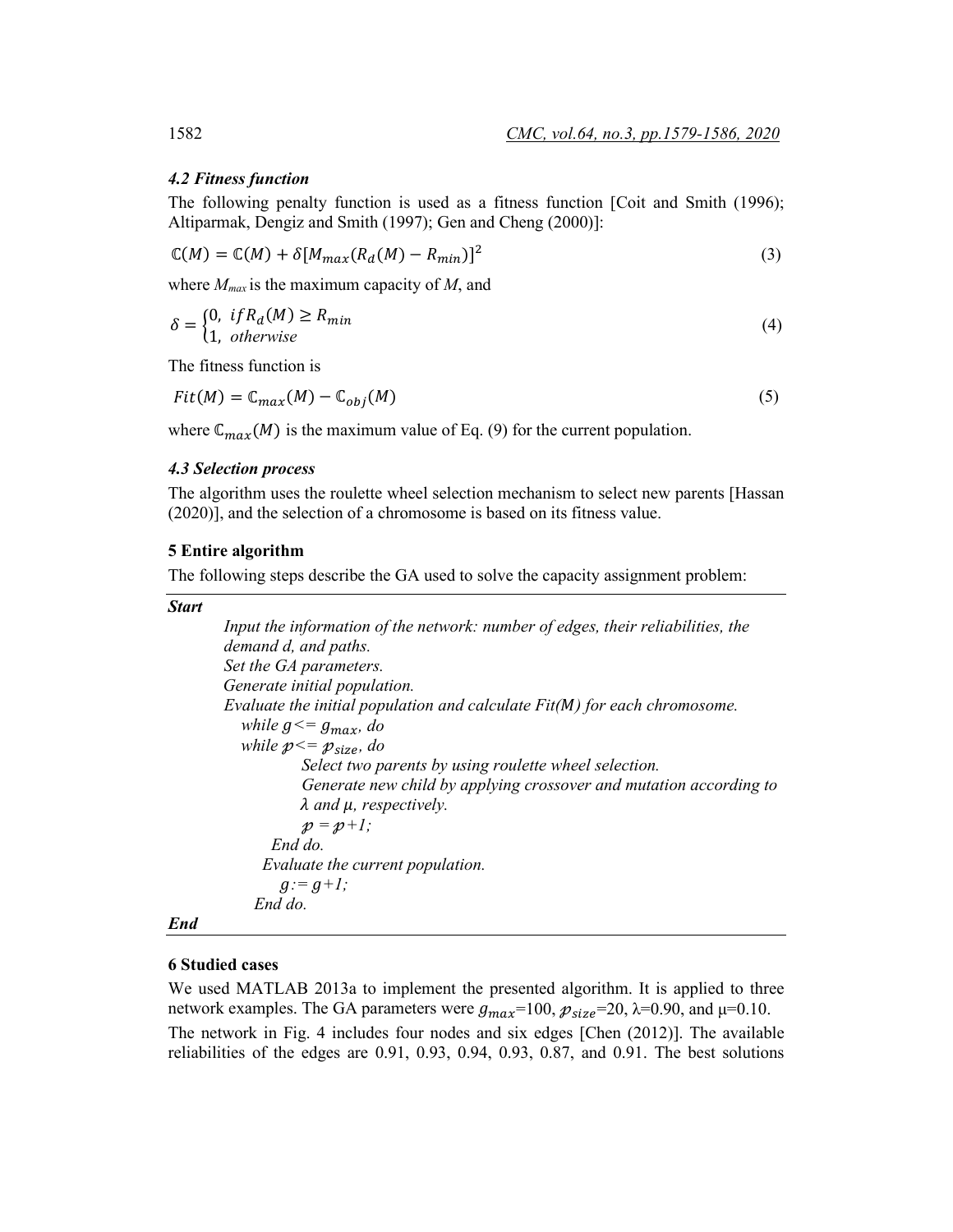found for R and C are 0.9997 and 22, respectively. Two other network examples were also studied, as shown in Figs. 5 and 6 [Chen (2012)]. The best solutions found are listed in Tab. 1.

| Studied<br><b>Network</b> | $R_{min}$            | М                                                  | $\mathbb{C}(M)$          | $R_d(M)$                      |
|---------------------------|----------------------|----------------------------------------------------|--------------------------|-------------------------------|
| Four-node                 | 0.9<br>0.99<br>0.999 | 551145<br>532155<br>551155                         | 21<br>21<br>22           | 0.9987<br>0.9972<br>0.9997    |
| Eight-node                | 0.9<br>0.99<br>0.999 | 44111111111122<br>44111111112211<br>44111111111122 | 22<br>22.0028<br>22,0064 | 0.9591<br>0.9637<br>$0.9591*$ |
| Thirteen-node             | 0.999                | 444443344444112114<br>444411113344444              | 102.0028                 | $0.9560*$                     |

**Table 1:** The best solution found for each network

\*The  $R_d$  (*M*) values for eight-node and thirteen-node networks are less than those found by Chen [Chen  $(2012)$ ], but the values were verified as correct for the corresponding M.



**Figure 4:** Four-node network with 6 edges

# **7 Conclusions**

The capacity assignment problem was discussed in this paper and was formulated mathematically. A genetic algorithm was proposed to solve the problem. The presented algorithm successfully determined the optimal capacities with minimum total capacities and maximum reliability. The critical edges were treated in a special manner by being assigned capacity values equal to the demand. In comparison with Chen [Chen 2012], this paper finds the best capacity distribution to all studied cases. The proposed solution approach may be applied to various problem related to the capacity assignment problem.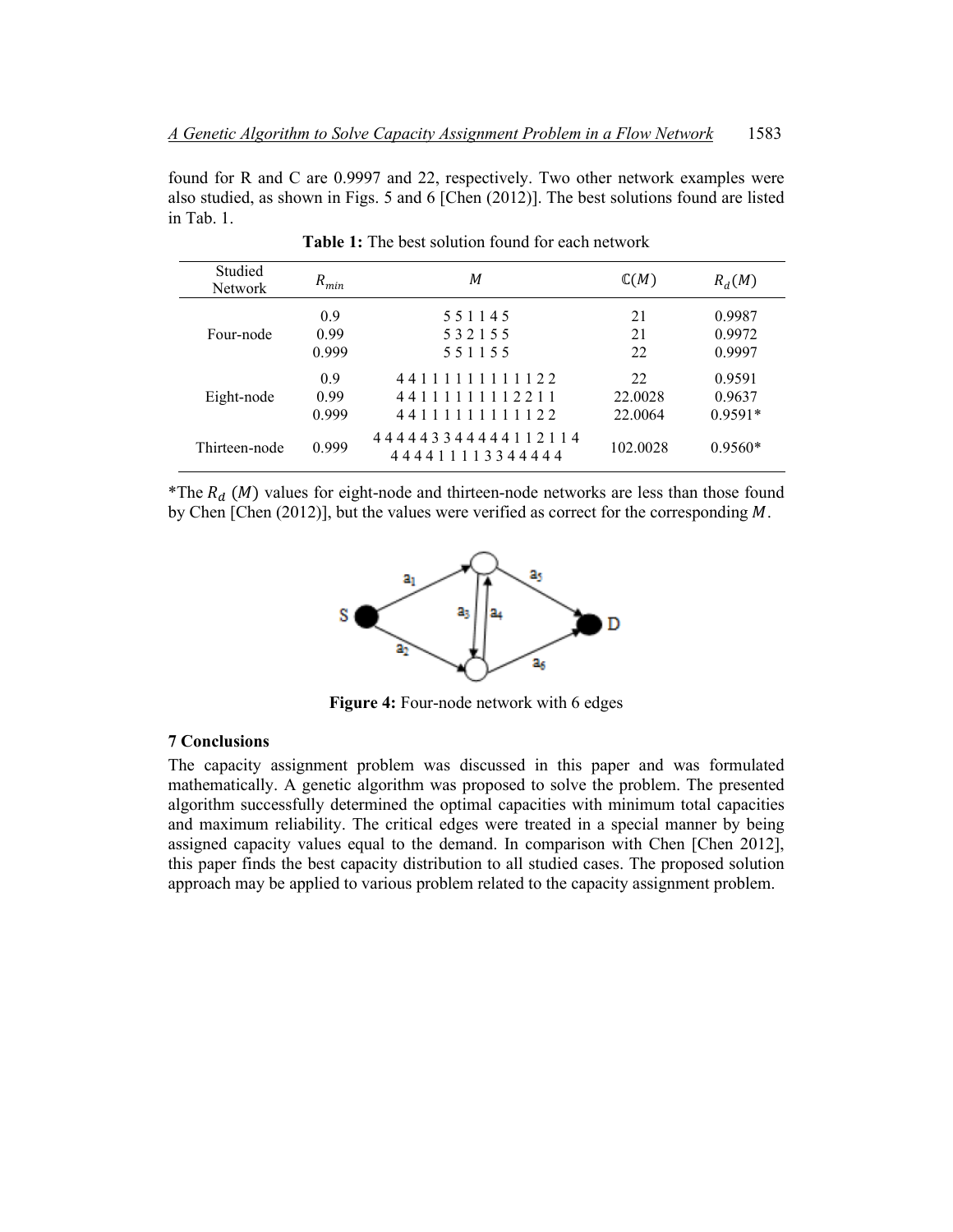

**Figure 5:** Eight-node network with 14 edges



**Figure 6:** Thirteen-node network with 33 edges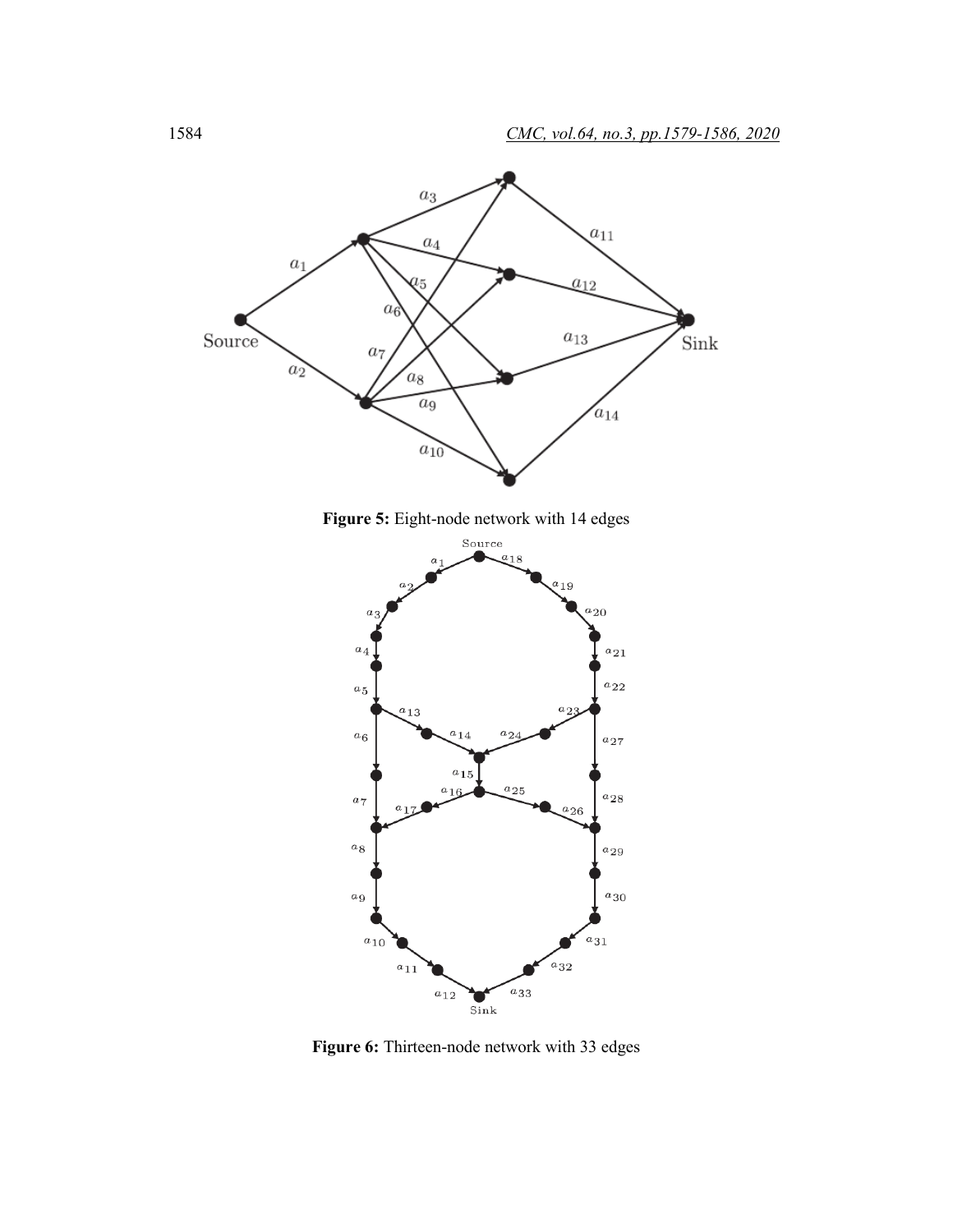**Acknowledgement:** The authors thank the anonymous referees for their careful readings and provisions of helpful suggestions to improve the presentation.

**Funding Statement:** The author(s) received no specific funding for this study.

**Conflicts of Interest:** The authors declare that they have no conflicts of interest to report regarding the present study.

## **References**

**Ahlert, K. H.; Corsten, H.; Gössinger, R.** (2009): Capacity management in orderdriven production networks- a flexibility-oriented approach to determine the size of a network capacity pool. *International Journal of Production Economics*, vol. 118, no. 2, pp. 430-441.

**Azaron, A.; Perkgoz, C.; Katagiri, H.; Kato, K.; Sakawa, M.** (2009): Multi-objective reliability optimization for dissimilar-unit cold-stand by systems using a genetic algorithm. *Computers and Operations Research*, vol. 36, no. 5, pp. 1562-1571.

**Chang, S. G.; Gavish, B. (**1993): Telecommunications network topological design and capacity expansion: formulations and algorithms. *Telecommunication Systems*, vol. 1, no. 1, pp. 99-131.

**Chen, S. G.** (2012): An optimal capacity assignment for the robust design problem in capacitated flow networks. *Applied Mathematical Modeling*, vol. 36, pp. 5272-5282.

**Chen, S. G.; Lin, Y. K.** (2008): Capacity assignment for a stochastic-flow network based on structural importance. *Asian International Workshop Advances Reliability Modeling*, Taichung, Taiwan.

**Chen, S. G.; Lin, Y. K.** (2010): An approximate algorithm for the robust design in a stochastic-flow network. *Communications in Statistics-Theory and Methods*, vol. 39, no. 13, pp. 2440-2454.

**Coello, C. A.; Christiansen, A. D.** (2000): Multi-objective optimization of trusses using genetic algorithms. *Computers and Structures*, vol. 75, no. 6, pp. 647-660.

**Deb, K.; Pratap, A.; Agarwal, S.; Meyarivan, T.** (2002): A fast and elitist multiobjective genetic algorithm: NSGA-II. *IEEE Transactions on Evolutionary Computation*, vol. 6, no. 2, pp. 182-198.

**Ford, L. R.; Fulkerson, D. R.** (1962): Flows in networks, *NJ: Princeton University Press.*

**Gen, M.; Cheng, R.** (2000): Genetic algorithms and engineering optimization. *Wiley Series in Engineering, Design, and Automation*.

**Hassan, M. R.** (2020): Maximizing reliability of the capacity vector for multi-source multi-sink stochastic-flow networks subject to an assignment budget, *Journal of Industrial and Management Optimization*, doi: 10.3934/jimo.2020020.

**Hassan, M. R.; Abdou, H.** (2018): Multi-objective components assignment problem subject to lead-time constraint. *Indian Journal of Science and Technology*, vol. 11, no. 21, pp. 1-9.